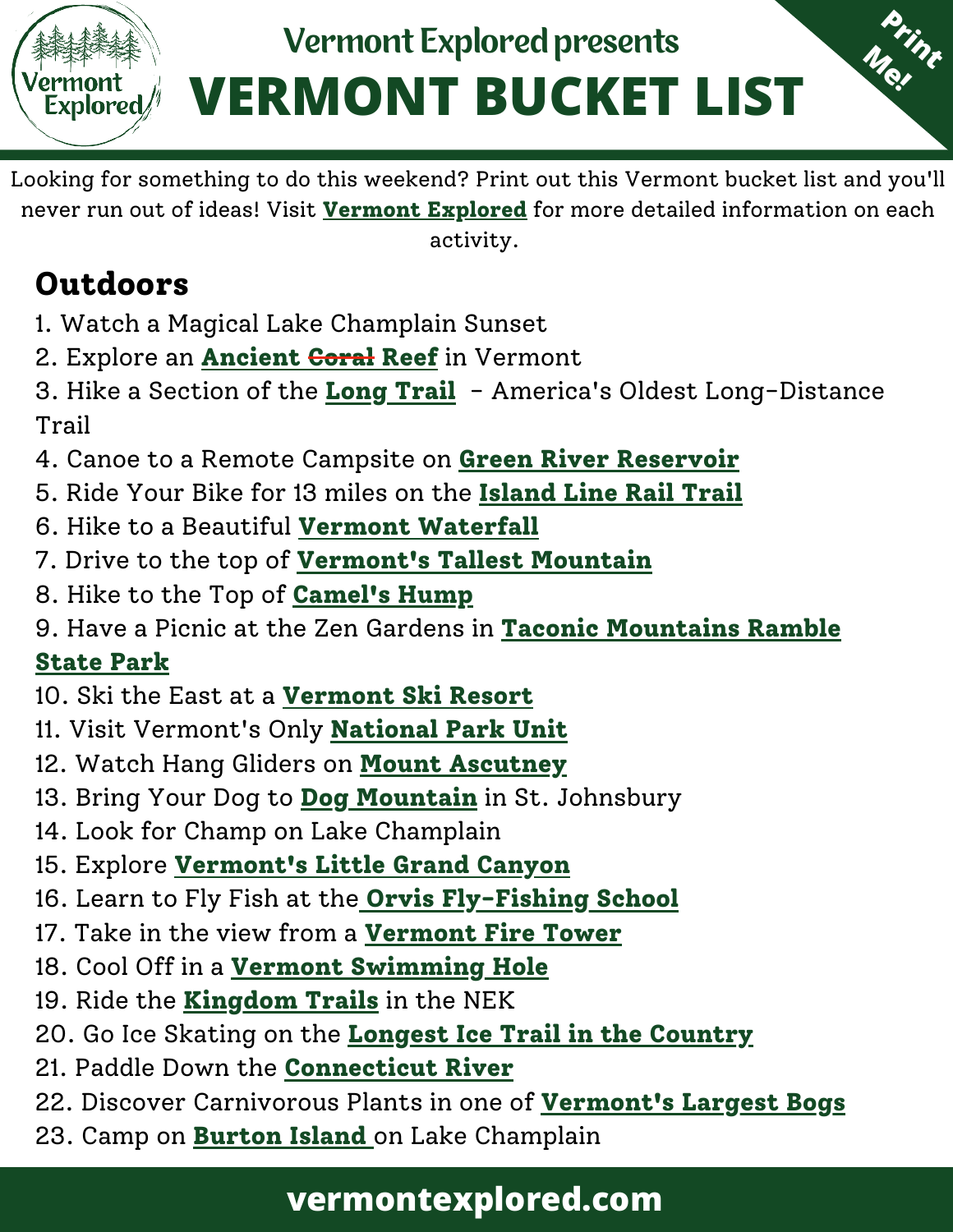

Looking for something to do this weekend? Print out this Vermont bucket list and you'll never run out of ideas! Visit **[Vermont Explored](https://vermontexplored.com/best-things-to-do-in-vermont/)** for more detailed information on each activity.

24. Hike Around One of **[Vermont's Most Beautiful Ponds](https://vermontexplored.com/fall-camping-vermont-grout-pond/)** 25. Take in the Views from **[Vermont's Oldest State Park](https://vtstateparks.com/philo.html)**

## **Art and Culture**

26. Stay at **[Naulakha,](https://landmarktrustusa.org/rudyard-kiplings-naulakha)** the Former Home of Rudyard Kipling

27. Visit the **[Former Home](https://www.bennington.edu/robert-frost-stone-house-museum)** and Grave of Poet Robert Frost

28. Check the Largest Collection of **[Grandma Moses Paintings](https://benningtonmuseum.org/portfolio-items/grandma-moses/?portfolioCats=68)** at Bennington Museum

29. Catch a show at the **[Flynn Center](https://www.flynnvt.org/)** in Burlington

30. Visit Vermont's **[Largest Outdoor Sculpture Park](https://www.svac.org/)**

31. Straddle the Vermont-Canadian Border in a **[Library/Opera House](https://haskellopera.com/)**

32. See the **["Bug Art" Exhibit](https://www.fairbanksmuseum.org/explore/bug-art)** at the Fairbanks Museum and Planetarium

33. Explore the Expansive **[Shelburne Museum](https://shelburnemuseum.org/)**

34. Visit the **[Whale Tail Sculpture](https://technologyparkvt.com/the-story-of-the-whales-tails/)** Near Burlington

35. Attend a performance by the **[Vermont Symphony Orchestra](https://www.vso.org/)**

36. Visit the **[Miniature Castles](https://www.atlasobscura.com/places/miniature-castles-of-south-hero)** in South Hero

37. Visit the **[Bread and Puppet Theatre](https://breadandpuppet.org/)** in Glover, Vermont

38. Check Out the **[Murals of Rutland,](https://vermontexplored.com/downtown-rutland-vermont-murals/)** Vermont

## **History and Science**

39. Visit the Site of the Only **[Revolutionary War Battle](https://historicsites.vermont.gov/hubbardton-battlefield)** Fought on Vermont Soil

40. Visit the **[Old Round Church](http://www.oldroundchurch.com/)** in Richmond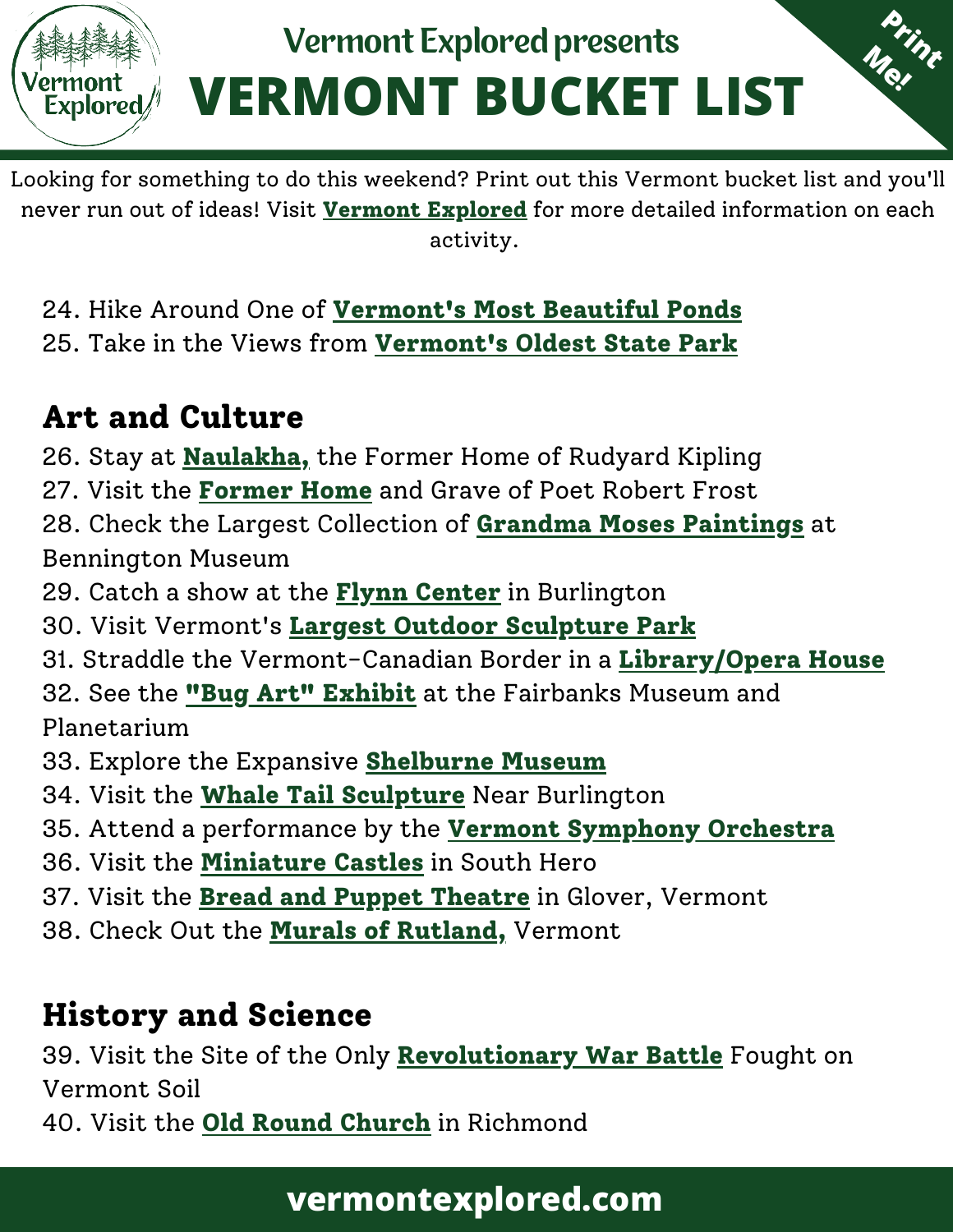# **VERMONT BUCKET LIST** Vermont Explored presents

**Print**

**Me!**

Looking for something to do this weekend? Print out this Vermont bucket list and you'll never run out of ideas! Visit **[Vermont Explored](https://vermontexplored.com/best-things-to-do-in-vermont/)** for more detailed information on each activity.

- 41. Take Your Kids to **[Montshire Museum of Science](https://www.montshire.org/)**
- 42. Explore More Than **[100 Covered Bridges](https://www.vermontbridges.org/covered_bridge_tour_state_map.shtml)** in Vermont
- [43. Befriend an owl or a hawk at the](https://vinsweb.org/) **Vermont Institute of Natural Sciences**
- 44. Visit the Homes of **[Two Former Presidents](https://historicsites.vermont.gov/calvin-coolidge)** from Vermont
- 45. Tour the **[Largest Open-Pit Granite Quarry](https://www.rockofages.com/tourism/)** in the World
- 46. Check out **[Hope Cemetery](https://www.atlasobscura.com/places/hope-cemetery)** in Barre
- 47. Visit **[Vermont's Oldest Town](http://www.westminstervthistory.org/)**, Incorporated in 1735
- 48. Visit **[Hildene](https://hildene.org/)**, the Former Estate of Robert Todd Lincoln
- 49. Visit One of the **[Oldest Log Cabins](https://vermonthistory.org/hyde-log-cabin)** in the United States
- 50. Stay in Vermont's Only **[Art Deco Hotel](https://www.latchishotel.com/)**
- 51. Visit the **[Echo Center](https://www.echovermont.org/)** on the Lake Champlain Waterfront
- 52. Visit Vermont's **[Most Visited Historic Site](https://www.benningtonbattlemonument.com/)** and Tallest Building
- 53. Walk Around the **[Nation's Smallest Capital City](http://www.montpelieralive.com/)**
- [54. Learn About Vermont's Maritime History at the](https://www.lcmm.org/) **Lake Champlain Maritime Museum**
- 55. Learn About the Underground Railroad in Vermont at the

#### **[Rokeby Museum](https://rokeby.org/)**

Explored*/* 

56. Visit the **[Museum of Everyday Life](https://museumofeverydaylife.org/)**

57. Tour a quirky **[Vermont Castle](https://www.wilsoncastle.com/)** in Proctor

# **[Animals and Agriculture](https://vermontexplored.com/wp-admin/post.php?post=2039&action=edit#block-5ec95fcb-104b-41d6-b7aa-3f82f20a589e)**

- [58. Camp on a](https://vermontexplored.com/wp-admin/post.php?post=2039&action=edit#block-096a0c5c-091a-405e-9b6f-85559d2d3acf) **[Vermont Farm](https://vermontexplored.com/why-farm-camping-in-vermont-should-be-your-next-adventure/)**
- [59. Shop at a Local](https://vermontexplored.com/wp-admin/post.php?post=2039&action=edit#block-b4f720b7-fbe2-4747-a886-04bc1cd6b1c5) **[Vermont Farmers' Market](https://diginvt.com/places/category/farmers-markets)**
- [60. Visit](https://vermontexplored.com/wp-admin/post.php?post=2039&action=edit#block-ba1289ad-6f07-4c08-8358-ed4a24b9bff8) **[Baby Animals](https://billingsfarm.org/)** [at Vermont Farms in the Spring](https://vermontexplored.com/wp-admin/post.php?post=2039&action=edit#block-ba1289ad-6f07-4c08-8358-ed4a24b9bff8)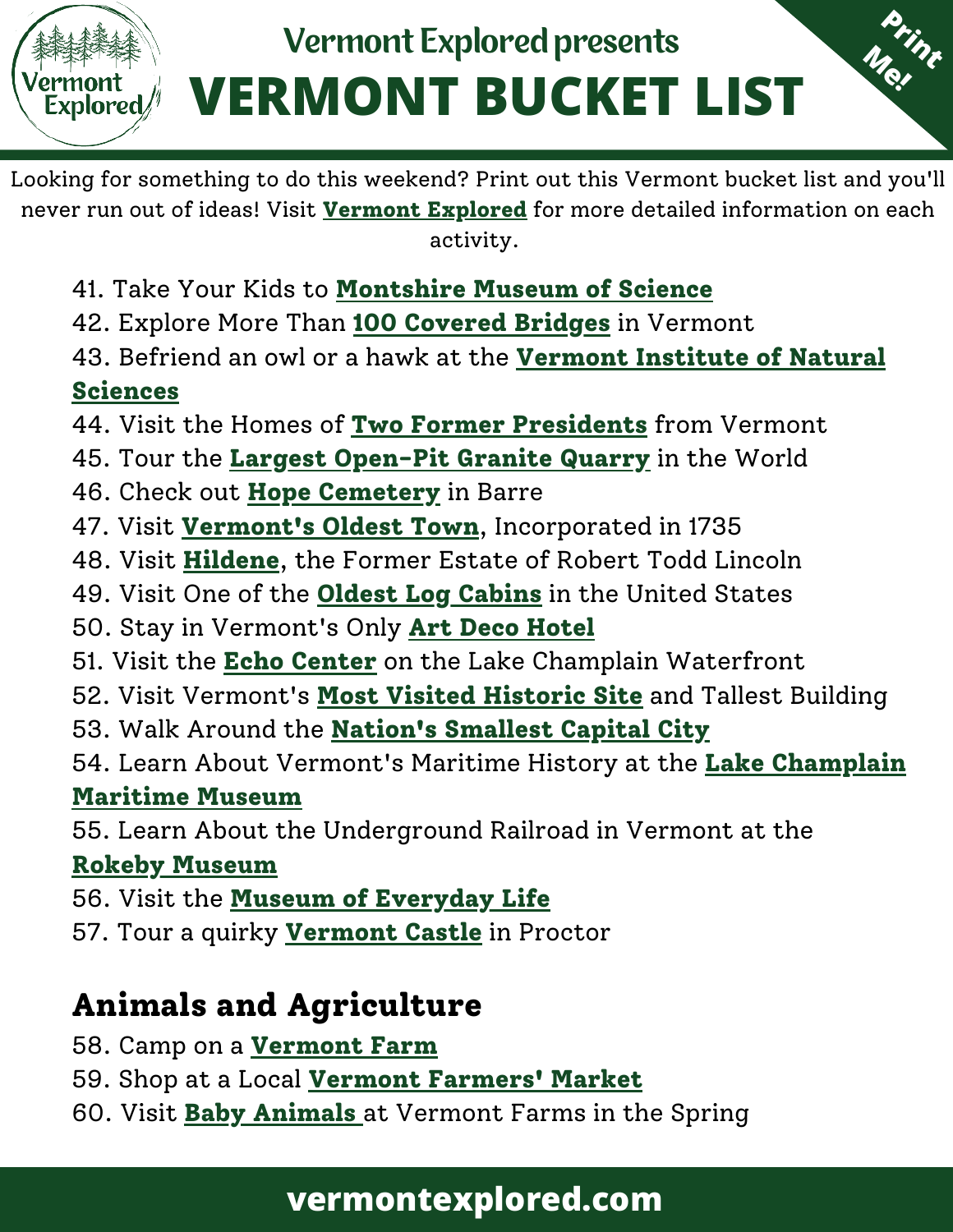

Looking for something to do this weekend? Print out this Vermont bucket list and you'll never run out of ideas! Visit **[Vermont Explored](https://vermontexplored.com/best-things-to-do-in-vermont/)** for more detailed information on each activity.

[61.](https://vermontexplored.com/wp-admin/post.php?post=2039&action=edit#block-ad4dc55b-ed9d-4dba-86a1-26838e1117da) Learn How Cheese is Made at **[Shelburne Farms](https://shelburnefarms.org/)**

- [62. Visit the](https://vermontexplored.com/wp-admin/post.php?post=2039&action=edit#block-8ac22d4f-a531-418c-bc2b-8fa4e797b8dc) **[Morgan Horse Farm](https://www.uvm.edu/cals/morganhorsefarm)**
- [63. Visit a](https://vermontexplored.com/wp-admin/post.php?post=2039&action=edit#block-e6284502-546e-47fd-9520-af31b0e32315) **[Vermont Country Fair](https://www.vermontvacation.com/things-to-do/arts-and-heritage/fairs)**

[64. Explore the sweetest museum in Vermont -](https://vermontexplored.com/wp-admin/post.php?post=2039&action=edit#block-57c3dd99-db0d-4649-9f50-cdf13b800d4b)**New England Maple Museum**

# **[Eating, Drinking, and Shopping](https://vermontexplored.com/wp-admin/post.php?post=2039&action=edit#block-3c8ab99a-3a0a-452f-b042-fd9895515dec)**

[65. Shop the](https://vermontexplored.com/wp-admin/post.php?post=2039&action=edit#block-a7d21545-782f-4a44-99e9-b377bab0867e) **[Church Street Marketplace](https://churchstmarketplace.com/)**

- [66. Take a](https://vermontexplored.com/wp-admin/post.php?post=2039&action=edit#block-a75f9981-1456-4f75-a8c8-351dc271631f) **[Dinner Cruise](https://soea.com/)** [on Lake Champlain](https://vermontexplored.com/wp-admin/post.php?post=2039&action=edit#block-a75f9981-1456-4f75-a8c8-351dc271631f)
- [67. Take a](https://vermontexplored.com/wp-admin/post.php?post=2039&action=edit#block-f26db382-824b-4603-a429-a9e568d7e1eb) **[Craft Brewery Tour](https://www.vermontbrewers.com/brewery-trails/burlington-trail-2/)** [in Burlington](https://vermontexplored.com/wp-admin/post.php?post=2039&action=edit#block-f26db382-824b-4603-a429-a9e568d7e1eb)
- [68. Stay on a](https://vermontexplored.com/wp-admin/post.php?post=2039&action=edit#block-fffd6e4e-1aa9-4652-8ded-44430875391c) **[Vineyard B&B](https://www.snowfarm.com/plan-a-visit/)** [in South Hero](https://vermontexplored.com/wp-admin/post.php?post=2039&action=edit#block-fffd6e4e-1aa9-4652-8ded-44430875391c)
- [69. Grab the Best French Fries at](https://vermontexplored.com/wp-admin/post.php?post=2039&action=edit#block-c3a55609-661e-4c40-86f5-3f2311abb8c8) **[Beansie's Bus](https://beansies.com/)** [in Burlington](https://vermontexplored.com/wp-admin/post.php?post=2039&action=edit#block-c3a55609-661e-4c40-86f5-3f2311abb8c8)
- [70. Take a Tour of](https://vermontexplored.com/wp-admin/post.php?post=2039&action=edit#block-1376efbb-1f86-44c8-ba77-c991de9362f6) **[Ben & Jerry's Factory](https://www.benjerry.com/waterbury)** [in Waterbury](https://vermontexplored.com/wp-admin/post.php?post=2039&action=edit#block-1376efbb-1f86-44c8-ba77-c991de9362f6)
- [71. Drive the](https://vermontexplored.com/wp-admin/post.php?post=2039&action=edit#block-5c8c270d-fba0-4e5a-8759-e0bc779df17e) **[Vermont Cheese Trail](https://vtcheese.com/vermont-cheese-trail-map/)**
- [72. Make a](https://vermontexplored.com/wp-admin/post.php?post=2039&action=edit#block-651423f6-c1b7-4fa6-b8cb-d1789e3432ad) **[Vermont Teddy Bear](https://www.vermontteddybear.com/)**
- [73. Shop](https://vermontexplored.com/wp-admin/post.php?post=2039&action=edit#block-1652c3b0-e63f-4951-a352-4bde11221e06) **[Designer Outlet Stores](https://manchesterdesigneroutlets.com/)** [in Manchester](https://vermontexplored.com/wp-admin/post.php?post=2039&action=edit#block-1652c3b0-e63f-4951-a352-4bde11221e06)
- [74. Visit V](https://vermontexplored.com/wp-admin/post.php?post=2039&action=edit#block-d89a67fa-9223-47ec-b92a-54d077b6b19a)**[ermont's Largest Candy Store](https://www.middleburysweets.net/)**
- [75. Take a](https://vermontexplored.com/wp-admin/post.php?post=2039&action=edit#block-6abea5fe-9a93-4966-ae3e-402f213a226e) **[Baking Class](https://www.kingarthurbaking.com/baking-school)** [at King Arthur Baking Company](https://vermontexplored.com/wp-admin/post.php?post=2039&action=edit#block-6abea5fe-9a93-4966-ae3e-402f213a226e)
- [76. Visit Ve](https://vermontexplored.com/wp-admin/post.php?post=2039&action=edit#block-2f0dddc0-4bbe-4a69-b27d-01d57c44368b)**[rmont's Largest Antique Mall](http://vermontantiquemall.com/)**
- [77. Indulge in a](https://vermontexplored.com/wp-admin/post.php?post=2039&action=edit#block-e0b909e6-3898-4ffe-b662-037bcb26ba80) **[Maple Creemee](https://newengland.com/today/travel/vermont/maple-creemee/)**
- [78. Have Breakfast in an](https://vermontexplored.com/wp-admin/post.php?post=2039&action=edit#block-e8f92b7b-38be-459a-9cf6-8f9c429c96fb) **[Old-Fashioned Diner](https://www.bluebenn.com/)**
- [79. Visit the](https://vermontexplored.com/wp-admin/post.php?post=2039&action=edit#block-86df38f8-2bfe-4246-98fd-fc9d621e4551) **[Vermont Country Store](https://www.vermontcountrystore.com/history)** [in Weston or Rockingham](https://vermontexplored.com/wp-admin/post.php?post=2039&action=edit#block-86df38f8-2bfe-4246-98fd-fc9d621e4551)
- [80. Shop at the Iconic](https://vermontexplored.com/wp-admin/post.php?post=2039&action=edit#block-d33aa9b4-2064-43fa-940e-416ad7367cb5) **[Bennington Potters](https://www.benningtonpotters.com/)**
- [81. Taste your way through local goodies at the](https://vermontexplored.com/wp-admin/post.php?post=2039&action=edit#block-4d13be36-9bae-4e45-a227-9a7911241609)**Northeast Kingdom tasting center**